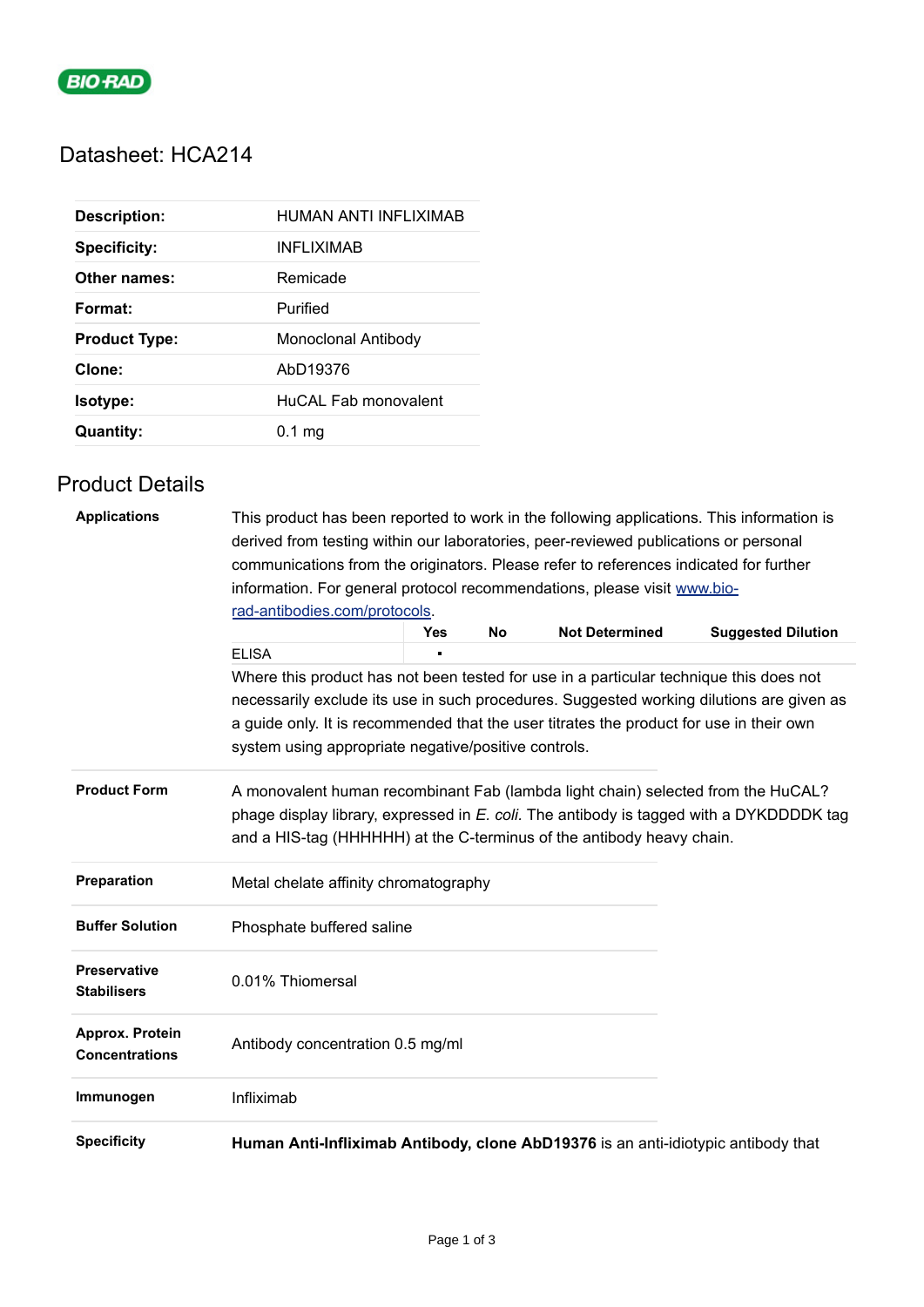specifically recognizes the infliximab monoclonal antibody and does not inhibit the binding of infliximab to its target, tumor necrosis factor alpha (TNFα). It can be used in bioanalytical assays to measure the levels of infliximab and biosimilar products, such as Inflectra and Renflexis, in patient samples.

Clone AbD19376 recognizes both the free infliximab monoclonal antibody and infliximab when bound to TNFα (the drug/target complex); it is not paratope-specific and it is non-inhibitory. This antibody can be used as a capture antibody in a pharmacokinetic (PK) bridging ELISA to detect total drug (free, partially bound and fully bound) with [HCA216P](https://www.bio-rad-antibodies.com/infliximab-antibody-abd19376-higg1-hca216p.html) as the detection antibody.

Infliximab (branded as Remicade) is a chimeric monoclonal antibody drug (IgG1/kappa) that has been approved for treatment of psoriasis, Crohn's disease, ankylosing spondylitis, psoriatic arthritis, rheumatoid arthritis, and ulcerative colitis. It acts by blocking the binding of TNFα to its receptors. Infliximab also induces apoptosis of TNFα expressing T-lymphocytes.

[View a summary of all Anti-Infliximab Antibodies.](https://www.bio-rad-antibodies.com/anti-infliximab-antibody-remicade.html)

| <b>Affinity</b>                                | The monovalent intrinsic affinity of this antibody was measured as $KD=0.7$ nM by real<br>time, label-free molecular interaction analysis on immobilized infliximab.                                                                                                                    |
|------------------------------------------------|-----------------------------------------------------------------------------------------------------------------------------------------------------------------------------------------------------------------------------------------------------------------------------------------|
| <b>ELISA</b>                                   | This product may be used in an indirect ELISA or as a capture antibody in an Infliximab<br>bridging ELISA together HRP-conjugated HCA213 or HCA216 as the detection reagent.<br>Protocol: PK bridging ELISA to measure total drug                                                       |
| <b>References</b>                              | 1. Bar-Yoseph, H et al (0) Differential serum-intestinal dynamics of infliximab and<br>adalimumab in inflammatory bowel disease patients J Chron's Colitis.                                                                                                                             |
| <b>Storage</b>                                 | This product is shipped at ambient temperature. It is recommended to aliquot and store at<br>-20 $^{\circ}$ C on receipt. When thawed, aliquot the sample as needed. Keep aliquots at 2-8 $^{\circ}$ C for<br>short term use (up to 4 weeks) and store the remaining aliquots at -20°C. |
|                                                | Avoid repeated freezing and thawing as this may denature the antibody. Storage in<br>frost-free freezers is not recommended.                                                                                                                                                            |
| <b>Guarantee</b>                               | 12 months from date of despatch                                                                                                                                                                                                                                                         |
| <b>Acknowledgements</b>                        | This product and/or its use is covered by claims of U.S. patents, and/or pending U.S. and<br>non-U.S. patent applications owned by or under license to Bio-Rad Laboratories, Inc. See<br>bio-rad.com/en-us/trademarks for details.                                                      |
|                                                | Remicade is a registered trademark of Janssen Biotech Inc. Inflectra is a registered<br>trademark of Hospira, a Pfizer Company. RENFLEXIS is a trademark of Merck Sharp &<br>Dohme Corp.                                                                                                |
|                                                | His-tag is a registered trademark of EMD Biosciences.                                                                                                                                                                                                                                   |
| <b>Health And Safety</b><br><b>Information</b> | Material Safety Datasheet documentation #10094 available at:<br>10094: https://www.bio-rad-antibodies.com/uploads/MSDS/10094.pdf                                                                                                                                                        |